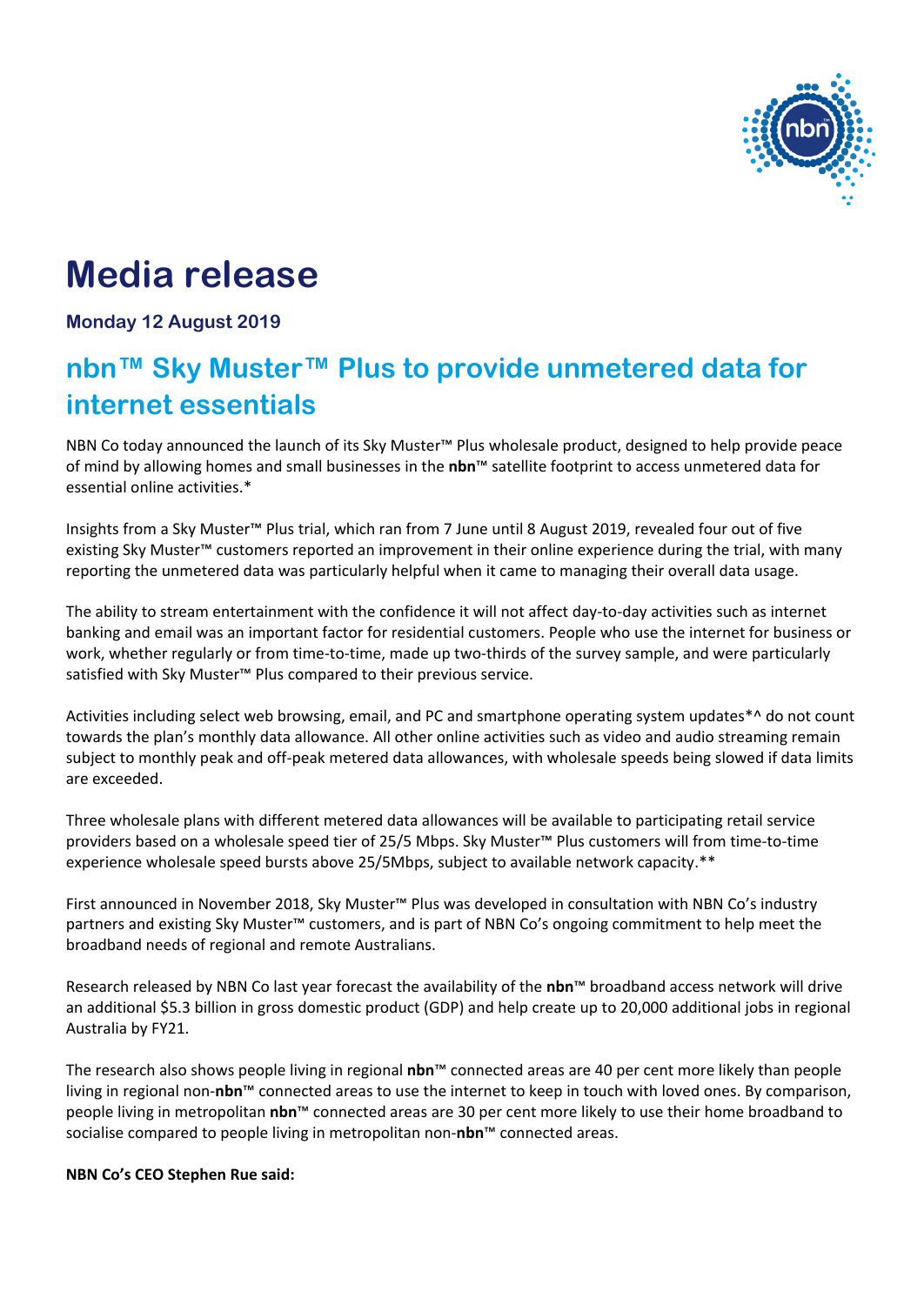"The **nbn**™ access network was designed to help lift the digital capability of Australia, and to champion social and economic progress through connectivity. Our Sky Muster™ satellite services are a critical part of that, and I'm delighted to officially announce the launch of our new Sky Muster™ Plus product.

"I'm proud to see the team at NBN Co working together with our key stakeholders and industry partners to continue to ambitiously explore new ways to provide essential broadband services to rural and remote Australians.

"Early insights show that around one third of the total data used in July was unmetered. This not only frees up more data for metered activities such as video streaming or accessing cloud storage but will also provide comfort to customers who can continue to access essential internet services such as online banking any time. We know this is particularly important for small businesses, which are critical to local communities."\*

Customers and stakeholder groups who made the switch from Sky Muster™ to Sky Muster™ Plus plans during the trial have welcomed the product.

#### **Isolated Children's Parents' Association, Queensland Vice President, Louise Martin said:**

"It is so great to see that Sky Muster™ Plus delivered on its promise. We often have five teenagers at home over the holidays which means we use more data than usual. It's comforting to know I can continue running our business without any interruptions, even if we use up our metered data."

Residents and small business owners in the Sky Muster™ satellite footprint can order a plan from participating retail [service providers.](http://www.nbnco.com.au/skymuster-providers)

Visit [www.nbn.com.au/skymuster-plus](http://www.nbn.com.au/skymuster-plus) for more information.

## **Media enquiries:**

| <b>Rebecca Papillo</b>             | <b>NBN Co Media Hotline</b> |
|------------------------------------|-----------------------------|
| Phone: 0429 463 479                | Phone: 02 9927 4200         |
| Email: rebeccapapillo@nbnco.com.au | Email: media@nbnco.com.au   |

## **Resources**

Clic[k here](https://www.dropbox.com/sh/n1e5rryquvp6sfr/AABKVjtSii9lt3ZdMhp7CeKfa?dl=0) for images

Click [here](https://www.dropbox.com/sh/n2horzuo4np5syz/AADYMk0xRhXMQYLr3cuAfOEQa?dl=0) for video



## **Notes to editors:**

 \* Unmetered activity includes static image and text web browsing, select email, and select PC and smartphone operating system updates. Exclusions and fair use conditions apply. If you're accessing your connection via a Virtual Private Network (VPN), or applications that do not use HTTP/HTTPS (TLS and SSL) protocols, all activities will be metered, even those specified above as 'unmetered activities'. For more information on which internet activities are unmetered and exclusions visit [www.nbn.com.au/skymuster](http://www.nbn.com.au/skymuster-plus)[plus](http://www.nbn.com.au/skymuster-plus) or speak to your internet service provider. For details on fair use conditions, contact your internet service provider.